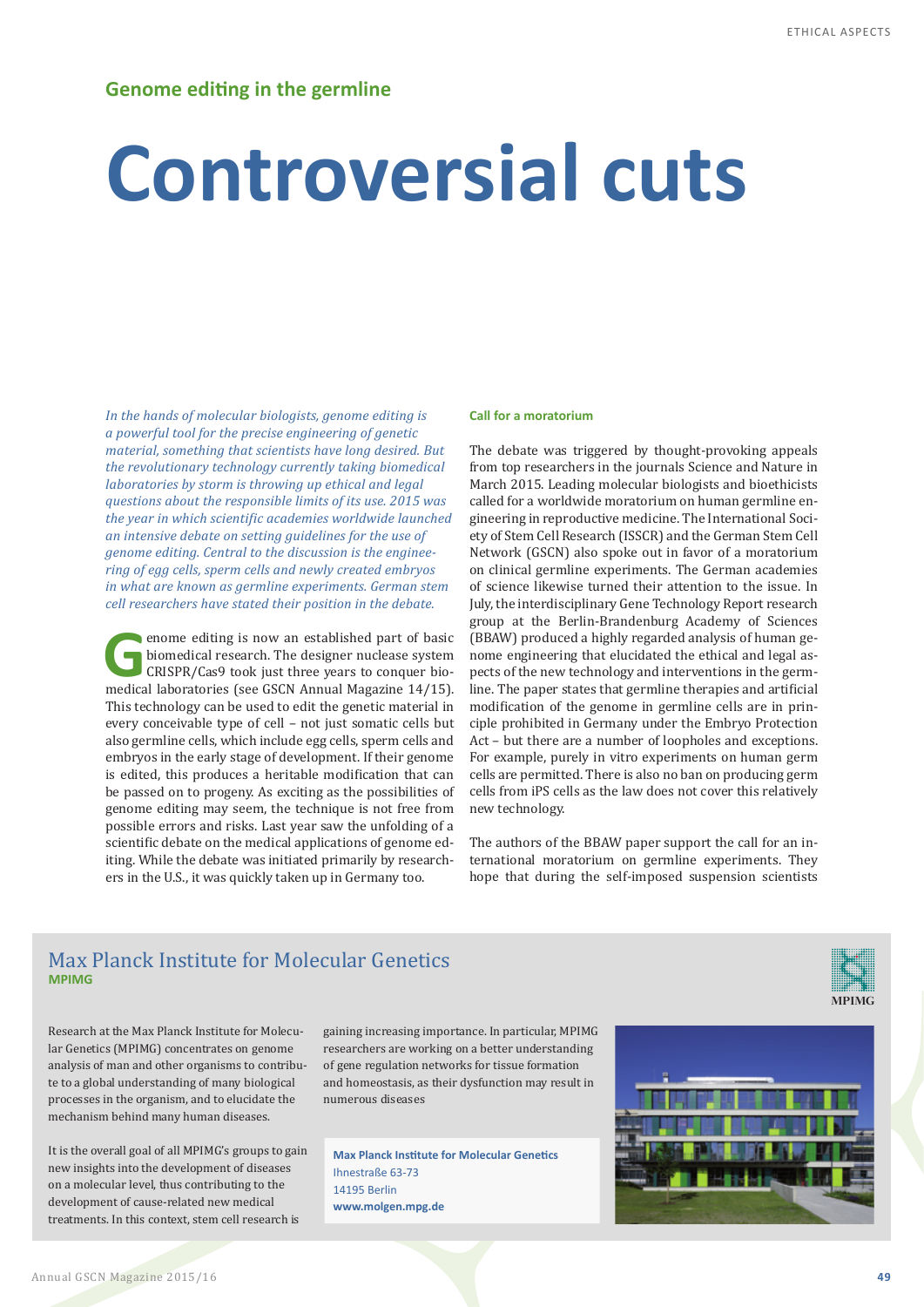*Colony forming unit of the myeloide lineage from stem cells*

and academics will engage in open, transparent and critical discussion of the experimental, ethical and legal aspects of germline therapy, elaborate the opportunities and risks of the technology for humans and nature, and draw up recommendations on future regulation. In September, the German National Academy of Sciences Leopoldina and the German Research Foundation (DFG) expressed similar views.

### **Genome engineering summit in Washington**

The scientific debate reached an interim climax at the International Summit on Human Gene Editing held in Washington in early December. The conference was organized by the national science academies of the United States, the United Kingdom and China; among the members of

the planning committee were David Baltimore and German science manager Ernst-Ludwig Winnacker. After three days of wide-ranging input and debate, the conference delegates reached the conclusion that basic and clinical research into genome editing of somatic cells must be pursued. With regard to the clinical use of germline editing, the closing statement upholds the existing reservations, stating that because of unresolved safety issues it would be irresponsible to proceed, especially given the lack of a broad societal consensus. However, the dialogue is set to continue, and some national academies have started to draw up guidelines on genome editing.

Stem cell researcher Albrecht Müller of the University of Würzburg has closely followed the recent debate on genome editing and has attended many related events, including the summit in Washington. Müller doubts that genome editing will ever be used to correct an unwanted mutation. "That will probably be done by means of pre-implantation diagnostics (PID)," he says. PID involves taking one cell from each of several embryos produced by in vitro fertilization and examining their genetic material. This enables embryos that are free from genetic defects to be iden-

## Leibniz Institute for Zoo & Wildlife Research (IZW) in the Forschungsverbund Berlin e.V.

## **Evolutionary wildlife research for conservation**

The Leibniz Institute for Zoo & Wildlife Research (IZW) is an internationally renowned research institute of the Leibniz Association. With the mission of "understanding and improving adaptability" it examines evolutionary adaptations of wildlife and its resilience to global change, and develops new concepts and measures for conservation. To achieve this, the IZW uses its broad interdisciplinary expertise in evolutionary ecology and genetics, wildlife diseases, reproductive biology and management in a close dialogue

with stakeholders and the public. The Department of Reproduction Management, headed by Prof Dr Thomas B Hildebrandt, develops cellular techniques for conservation. This new approach is an essential, promising option for highly endangered wildlife. For this purpose, the IZW builds up international networks on "cellular techniques", including international expert meetings of the world's leading scientists in the field of "cellular techniques", and develops new methods of securing and preserving wildlife tissue samples.



Leibniz-Institut für Zoound Wildtierforschung

**Leibniz-Institut für Zoo- und Wildtierforschung (IZW) im Forschungsverbund Berlin e.V.** Alfred-Kowalke-Straße 17 · 10315 Berlin **[www.leibniz-izw.de](http://www.izw-berlin.de/willkommen.html)**